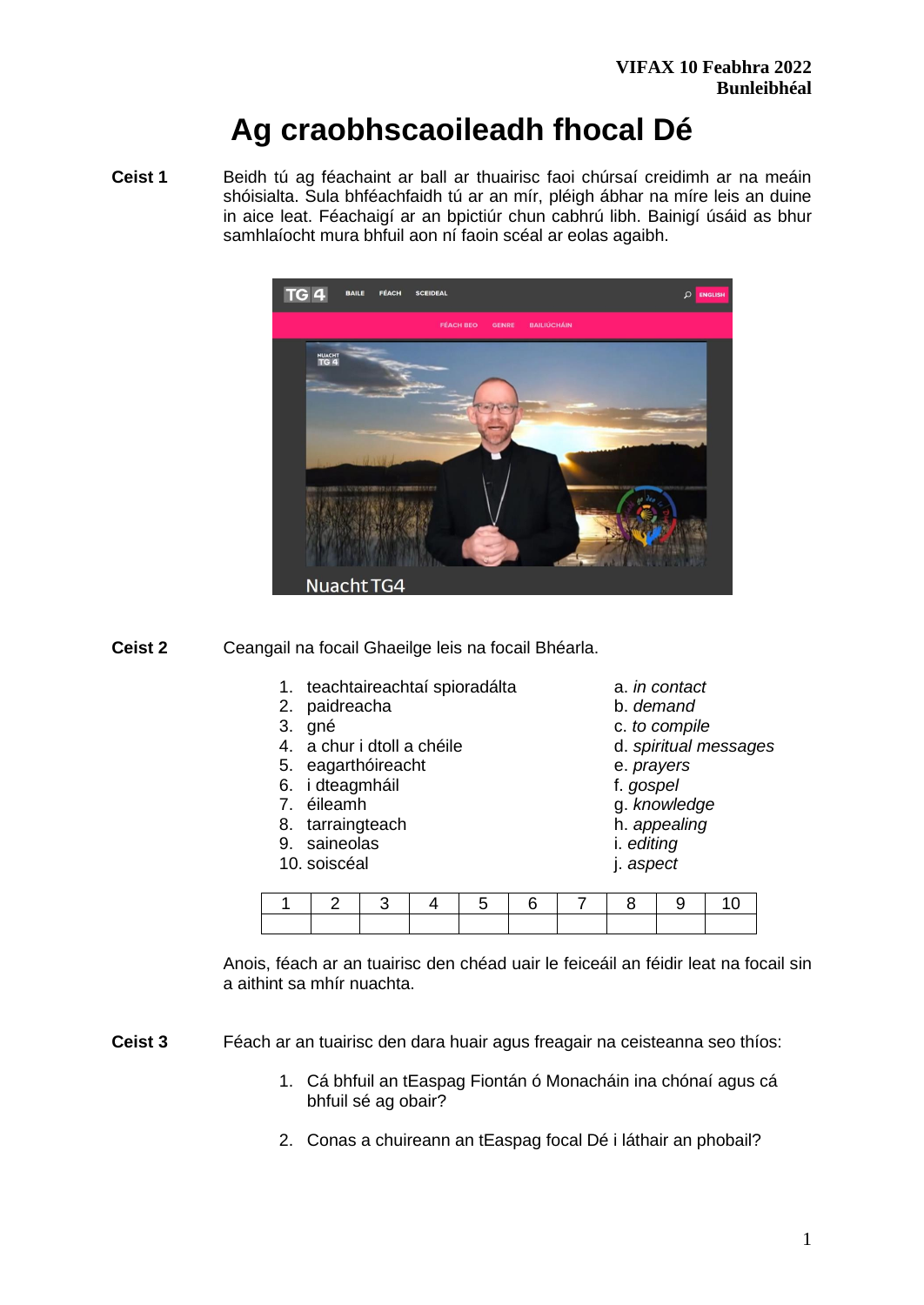- 3. Cathain a thosaigh sé ag cur físeáin spioradálta ar líne agus cén fáth?
- 4. Cad é ábhar na bhfíseán seo?
- 5. Cad a deir an tEaspag Fiontán Ó Monacháin faoin bPápa féin?
- 6. Cad a deir sé faoi Íosa Críost ag deireadh na míre?
- **Ceist 4 '… an-**spéis …'

dorcha

Bain úsáid as na haidiachtaí seo a leanas chun na rialacha a bhaineann leis na réimíreanna **an-** agus **ró** a chur in iúl:

Féach an sampla: **an-chiúin róchiúin** beag mór aisteach sean te óg

**Ceist 5** '…An tEaspag Fiontán Ó Monacháin …'

Pléigh na ceisteanna seo leis an duine in aice leat:

- 1. Cad is brí le *Mac* agus cad is brí le *Ó*?
- 2. Tá iníon amháin agus mac amháin ag Colm Mac Grianna. Sorcha agus Cian is ainm dóibh. Cén sloinne atá orthu, mar sin?
- 3. Tá iníon amháin agus mac amháin ag Seosamh Ó Dúill. Áine agus Peadar is ainm dóibh. Cén sloinne atá orthu?
- 4. An mbaineann tú úsáid as an leagan Gaeilge nó as an leagan Béarla de do shloinne? Cén fáth?
- **Ceist 6** Pléigh na ceisteanna seo leis an duine in aice leat, nó le do ghrúpa.
	- 1. Cad a cheapann tú faoin obair a dhéanann an tEaspag Fiontán Ó Monacháin?
	- 2. Cén fáth nach bhfuil an Eaglais Chaitliceach chomh cumhachtach céanna is a bhí sí caoga bliain ó shin, dar leat?
	- 3. Cén fáth, dar leat, a mbíonn an reiligiún tábhachtach sa tsochaí i gcoitinne?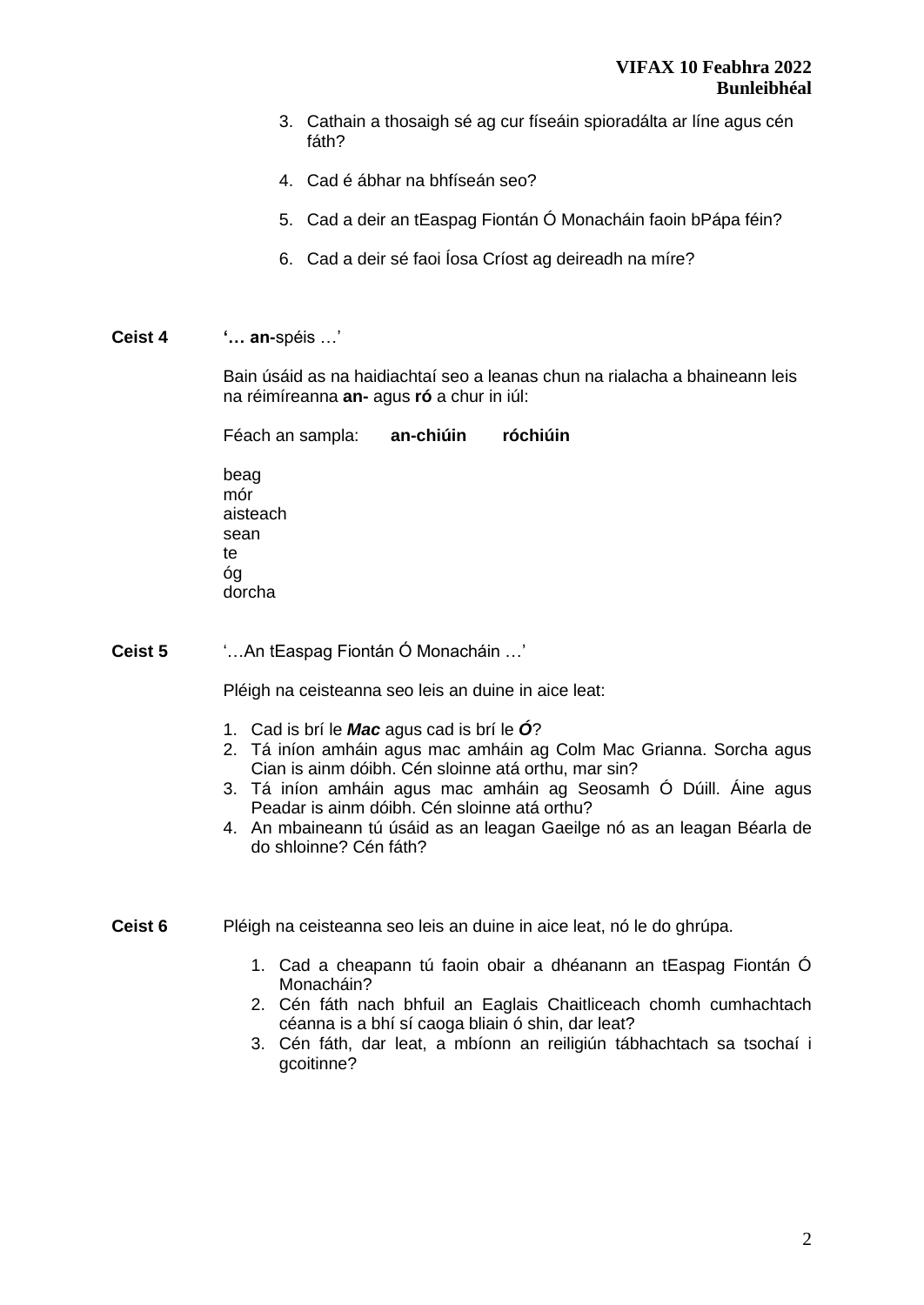# **Treoracha agus Freagraí**

**Ceist 1**

Plé atá i gceist leis an gceist seo.

### **Ceist 2**

|  | 1213141 |  | 16171819                        |  |  |
|--|---------|--|---------------------------------|--|--|
|  |         |  | I e I i I c I i I a I b I b I a |  |  |

# **Ceist 3**

Féach an script.

# **Ceist 4**

*an-*

Séimhítear focail dar tús consan a leanann **an-**, seachas focail dar tús **d**, **t**, **s**:

an-bheag an-mhór an-sean an-te an-dorcha

Ní thagann aon athrú ar fhocail dar tús guta tar éis **an-**:

an-aisteach an-óg

*ró*

Séimhítear focail dar tús consan a leanann **ró**:

róbheag rómhór róshean róthe ródhorcha

Cuirtear fleiscín idir ró- agus guta:

ró-aisteach ró-óg

# **Ceist 5**

- 1. Mac son /  $\acute{O}$  grandson
- 2. Sorcha Nic Grianna / Cian Mac Grianna
- 3. Áine Ní Dhúill / Peadar Ó Dúill
- 4. Tuairimíocht atá i gceist.

#### **Ceist 6**

Is féidir gach grúpa a chur ag déanamh an phlé seo agus ansin na ceisteanna a phlé leis an rang iomlán.

**Eimear Ní Chonaola**